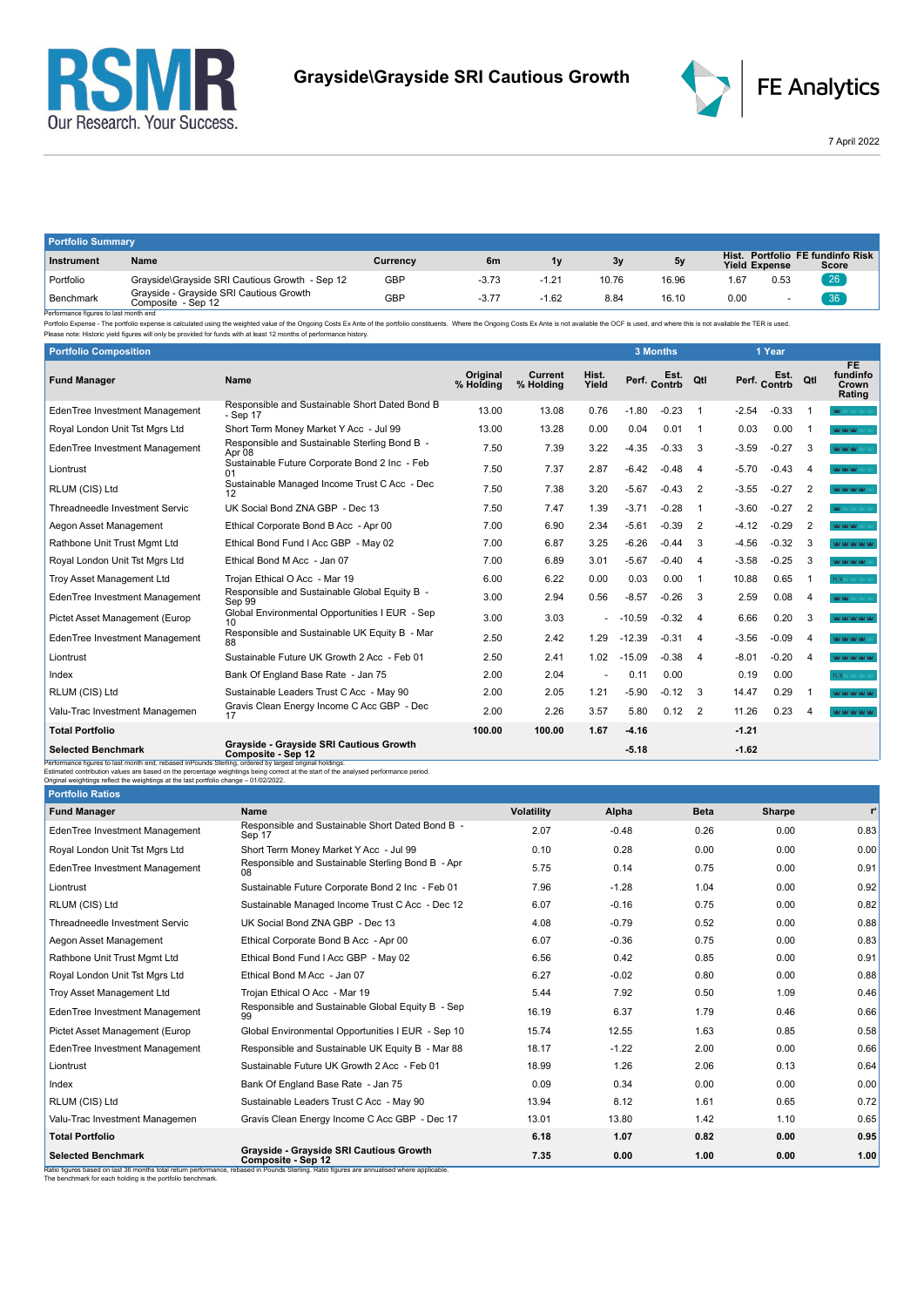| <b>Asset Allocation</b><br><b>Sector Allocation</b><br><b>Region Allocation</b>                                                                       | <b>Top 10 Holdings</b><br><b>Current %</b>                                                             |
|-------------------------------------------------------------------------------------------------------------------------------------------------------|--------------------------------------------------------------------------------------------------------|
| 3                                                                                                                                                     | 1 Undisclosed<br>2.04<br>2 SPAREBANK COVERED FRN<br>0.62<br>ROYAL BANK OF CANADA 0<br>0.57<br>12/08/22 |
|                                                                                                                                                       | TORONTO DOMINION BANK<br>0.56<br>FRN 24/06/2022<br><b>INVESCO PHYSICAL GOLD ETC</b>                    |
| $5$ $\overline{A} \overline{U} \overline{S} \overline{D}$                                                                                             | 0.52                                                                                                   |
| 6                                                                                                                                                     | NDASS 0.78% CD 11/02/2022 -<br>0.49<br>10/06/2022                                                      |
|                                                                                                                                                       | NATIONWIDE BUILDING<br>0.47<br>SOCIETY FRN 02/08/2022                                                  |
| 8                                                                                                                                                     | STADSHYPOTHEK AB 0%<br>0.46<br>01/11/2023                                                              |
|                                                                                                                                                       | 9 MICROSOFT CORP<br>0.45                                                                               |
|                                                                                                                                                       | 10 125259 0.00% CP 30/11/2021 -<br>10 30/03/2022<br>0.44                                               |
| <b>Original Current</b><br><b>Original Current</b><br><b>Original Current</b><br><b>Name</b><br><b>Name</b><br><b>Name</b><br>$\frac{9}{6}$<br>%<br>℀ |                                                                                                        |
| <b>Global Fixed Interest</b><br>26.58 26.51<br>$\blacksquare$ Financials<br>20.87 20.72<br>UK<br>65.36 65.07                                          |                                                                                                        |
| 24.78 24.47<br>10.56 10.76<br>11.74 11.71<br>UK Fixed Interest<br>Money Market<br>Europe ex UK                                                        |                                                                                                        |
| <b>Money Market</b><br>17.02 17.33<br>Undisclosed<br>8.00<br>8.26<br>North America<br>10.59 10.80                                                     |                                                                                                        |
| UK Corporate Fixed Interest<br>10.63 10.44<br>Utilities<br>7.52<br>7.60<br>5.00<br>5.07<br>Undisclosed                                                |                                                                                                        |
| Asset/Mortgage-Backed<br>Securities<br><b>UK Equities</b><br>7.27<br>4.80<br>4.84<br>2.42<br>2.44<br>7.35<br>Money Market                             |                                                                                                        |
| 4.72<br>1.98<br>1.97<br>Undisclosed<br>5.00<br>5.07<br>4.64<br>International<br>Insurance                                                             |                                                                                                        |
| Other International Equities<br>4.56<br>2.67<br>2.62<br>4.50<br>Australasia<br>1.08<br>1.09<br>Property                                               |                                                                                                        |
| <b>Government Bonds</b><br>3.63<br>3.63<br>0.68<br>0.71<br>North American Equities<br>2.51<br>2.65<br>Not Specified                                   |                                                                                                        |
| 3.59<br>Commodity & Energy<br>1.41<br>1.53<br>Industrials<br>3.54<br>0.55<br>0.56<br>Japan                                                            |                                                                                                        |
| 31.74 31.51<br>Others<br>2.04<br>2.09<br>Others<br>Other<br>0.59<br>0.59                                                                              |                                                                                                        |

Original % is based on current holdings and should be used as a guide.. Original weightings reflect the weightings at the last portfolio change – 01/02/2022.